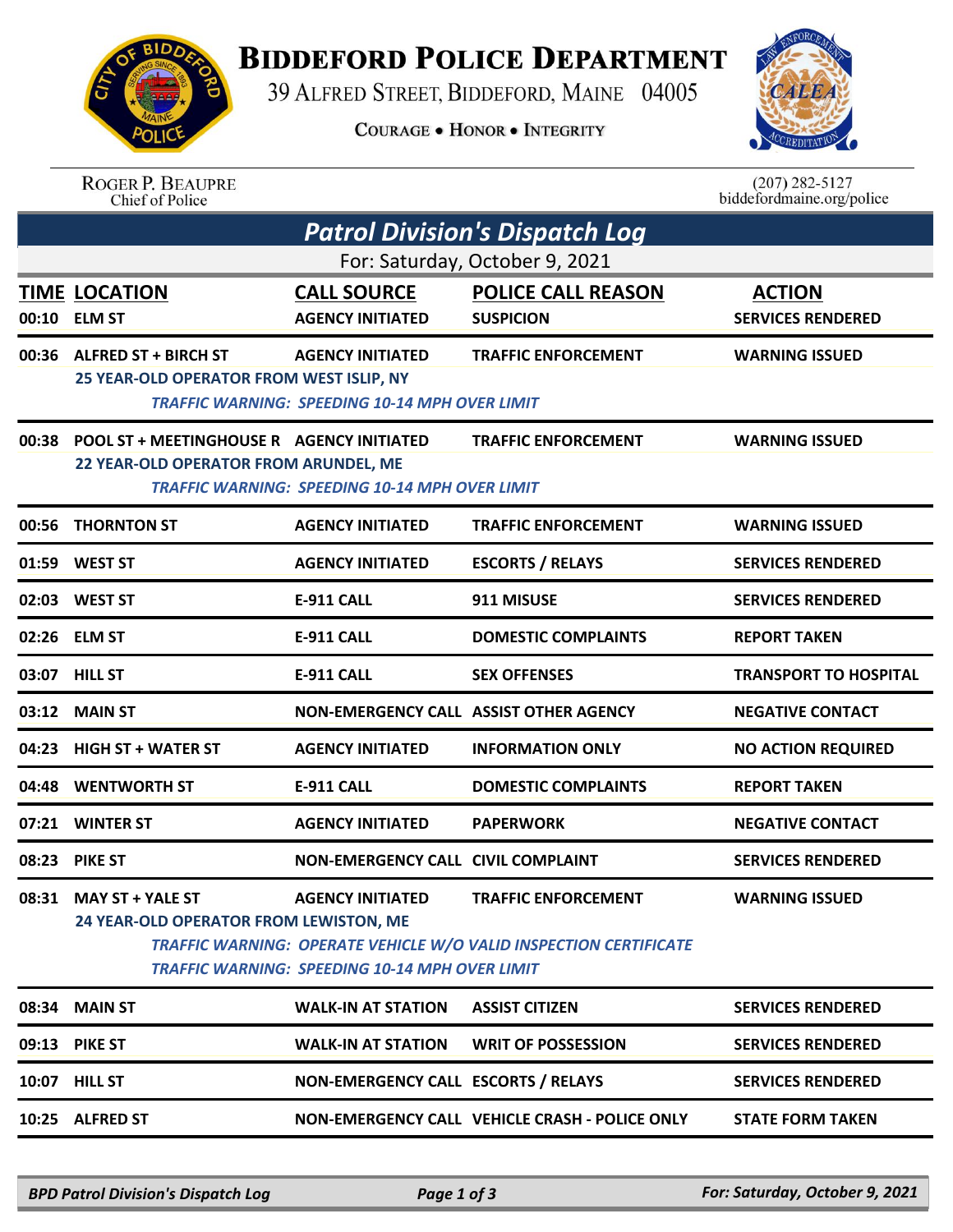| <b>TIME LOCATION</b> |
|----------------------|
|                      |

**TIME LOCATION CALL SOURCE POLICE CALL REASON ACTION**

**10:33 ALFRED ST WALK-IN AT STATION OUT FOR FOLLOW UP SUMMONS ISSUED**

**DEFENDANT: RICHARD PAUL MARTELLO ............... AGE: 24 ............... RESIDENT OF: BIDDEFORD, ME**

*CHARGE: OPERATE VEHICLE WITHOUT LICENSE* 

|       | 10:35 BRIDGE RD                  | E-911 CALL                              | 911 MISUSE                                                        | <b>SERVICES RENDERED</b>  |
|-------|----------------------------------|-----------------------------------------|-------------------------------------------------------------------|---------------------------|
|       | 10:52 MEDICAL CENTER DR          | <b>NON-EMERGENCY CALL TRESPASSING</b>   |                                                                   | <b>SERVICES RENDERED</b>  |
|       | 11:26 ALFRED ST + MAINE TPKE     | <b>NON-EMERGENCY CALL BOLO</b>          |                                                                   | <b>NEGATIVE CONTACT</b>   |
|       | 12:22 POMERLEAU ST               | <b>E-911 CALL</b>                       | <b>DOMESTIC COMPLAINTS</b>                                        | <b>REPORT TAKEN</b>       |
|       | 12:38 MOUNTAIN RD                | NON-EMERGENCY CALL MESSAGE DELIVERY     |                                                                   | <b>SERVICES RENDERED</b>  |
|       | 12:51 BACON ST                   |                                         | NON-EMERGENCY CALL ATTEMPTED/THREATENED SUICIDE REPORT TAKEN      |                           |
|       | 12:52 MAIN ST + WATER ST         | <b>E-911 CALL</b>                       | <b>VEHICLE CRASH - POLICE ONLY</b>                                | <b>STATE FORM TAKEN</b>   |
|       | 13:14 GREEN ST                   | <b>E-911 CALL</b>                       | <b>FIGHTS</b>                                                     | <b>WARNING ISSUED</b>     |
|       | 13:16 CUTTS ST + BRADBURY ST     |                                         | NON-EMERGENCY CALL ARTICLES LOST/FOUND                            | <b>REPORT TAKEN</b>       |
|       | <b>13:38 MAIN ST</b>             | NON-EMERGENCY CALL CIVIL COMPLAINT      |                                                                   | <b>SERVICES RENDERED</b>  |
|       | 13:51 MARINER WAY                | <b>E-911 CALL</b>                       | <b>BOLO</b>                                                       | <b>NEGATIVE CONTACT</b>   |
|       | 14:09 CUTTS ST                   | <b>RADIO</b>                            | <b>OUT FOR FOLLOW UP</b>                                          | <b>SERVICES RENDERED</b>  |
|       | 14:11 ELM ST                     | <b>NON-EMERGENCY CALL PAPERWORK</b>     |                                                                   | <b>DISPATCH HANDLED</b>   |
|       | 14:15 WENTWORTH ST               | NON-EMERGENCY CALL DISTURBANCE / NOISE  |                                                                   | <b>WARNING ISSUED</b>     |
|       | 14:43 PEARL ST                   | <b>RADIO</b>                            | <b>SUSPICION</b>                                                  | <b>SERVICES RENDERED</b>  |
|       | 14:52 SOUTH ST                   | <b>NON-EMERGENCY CALL CHECK WELFARE</b> |                                                                   | <b>REPORT TAKEN</b>       |
|       | 14:54 MAY ST                     | <b>E-911 CALL</b>                       | 911 MISUSE                                                        | <b>CALL TRANSFERRED</b>   |
|       | 15:04 SACO FALLS WAY             | <b>E-911 CALL</b>                       | <b>TRESPASSING</b>                                                | <b>NO ACTION REQUIRED</b> |
|       | 15:13 MEDICAL CENTER DR          | NON-EMERGENCY CALL CRIMINAL MISCHIEF    |                                                                   | <b>SERVICES RENDERED</b>  |
|       | <b>CHARGE: CRIMINAL MISCHIEF</b> |                                         | DEFENDANT: RYAN THOMAS ESTEP  AGE: 28  RESIDENT OF: BIDDEFORD, ME |                           |
|       | 15:14 POOL ST                    | <b>NON-EMERGENCY CALL BOLO</b>          |                                                                   | <b>NEGATIVE CONTACT</b>   |
|       | 15:21 ALFRED ST                  | <b>RADIO</b>                            | <b>ASSIST: MEDICAL</b>                                            | <b>NO TRANSPORT</b>       |
|       | 15:23 WILLIAMS CT                | <b>AGENCY INITIATED</b>                 | ATTEMPTED/THREATENED SUICIDE TRANSPORT TO HOSPITAL                |                           |
| 15:24 | <b>RIVERSIDE AVE</b>             | <b>AGENCY INITIATED</b>                 | <b>SERVICE CALL</b>                                               | <b>SERVICES RENDERED</b>  |
| 15:32 | <b>WINDSOR LN</b>                | <b>AGENCY INITIATED</b>                 | <b>SMOKE INVESTIGATION OUTSIDE</b>                                | <b>SERVICES RENDERED</b>  |
|       | 15:50 ALFRED ST + MAINE TPKE     | <b>NON-EMERGENCY CALL BOLO</b>          |                                                                   | <b>NO VIOLATION</b>       |
|       | 16:16 SACO FALLS WAY             |                                         | <b>NON-EMERGENCY CALL MENTAL ILLNESS CASES</b>                    | <b>GONE ON ARRIVAL</b>    |
|       |                                  |                                         |                                                                   |                           |